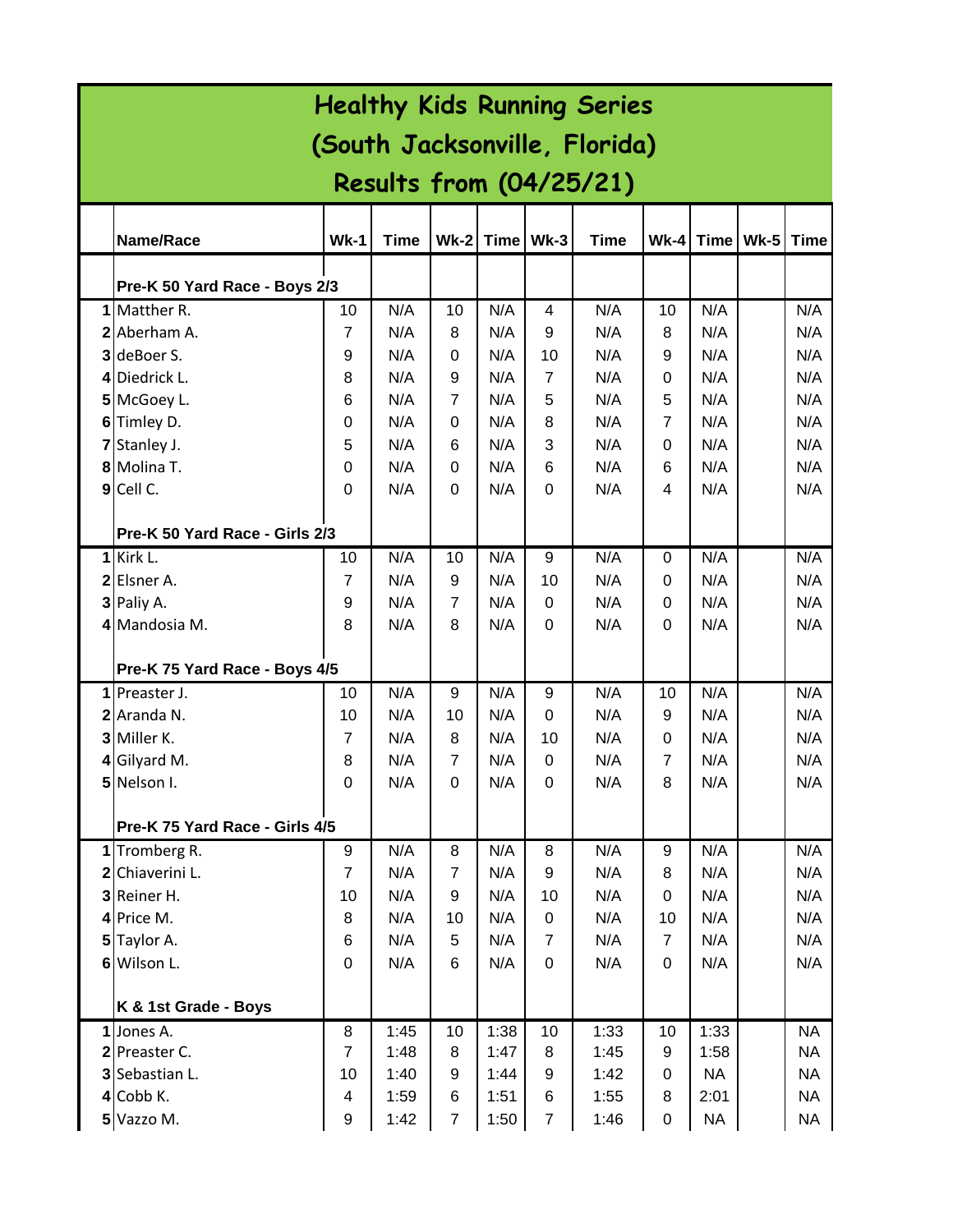|                         | 6 Jones B.                              | 3                | 2:03      | 4                | 2:05      | 4              | 2:15        | $\overline{7}$            | 2:07      | <b>NA</b> |
|-------------------------|-----------------------------------------|------------------|-----------|------------------|-----------|----------------|-------------|---------------------------|-----------|-----------|
|                         | 7 Matthew L.                            | 5                | 1:56      | 3                | 2:09      | 3              | 2:05        | 6                         | 2:10      | <b>NA</b> |
|                         | 8 Diedrick K.                           | 6                | 1:49      | 5                | 1:57      | 5              | 1:59        | $\mathbf 0$               | <b>NA</b> | <b>NA</b> |
|                         |                                         |                  |           |                  |           |                |             |                           |           |           |
|                         | K & 1st Grade - Girls                   |                  |           |                  |           |                |             |                           |           |           |
|                         | 1 Schoolcraft R.                        | 9                | 1:52      | 10               | 1:42      | 0              | <b>NA</b>   | 10                        | 1:46      |           |
|                         | $2$ Riva M.                             | 8                | 1:54      | 9                | 1:48      | 0              | <b>NA</b>   | $\overline{7}$            | <b>NA</b> |           |
| 3                       | Mandosia M.                             | 10               | 1:48      | 5                | 2:10      | 0              | <b>NA</b>   | 9                         | 1:53      |           |
| 41                      | Castillo B.                             | $\boldsymbol{0}$ | <b>NA</b> | 8                | 1:53      | 0              | <b>NA</b>   | 8                         | 1:56      |           |
|                         | $5$ Khan Z.                             | $\overline{7}$   | 1:56      | $\overline{7}$   | 1:57      | $\mathbf 0$    | <b>NA</b>   | $\boldsymbol{0}$          | <b>NA</b> |           |
|                         | 6 Paliy S.                              | $\mathbf 0$      | <b>NA</b> | 6                | 1:59      | 0              | <b>NA</b>   | $\boldsymbol{0}$          | <b>NA</b> |           |
|                         |                                         |                  |           |                  |           |                |             |                           |           |           |
|                         |                                         |                  |           |                  |           |                |             |                           |           |           |
|                         | 2nd & 3rd Grade - Boys<br>$1$ Peryam J. | 6                | 4:28      | 8                | 3:56      | 9              | 3:37        | 8                         | 3:38      |           |
|                         | 2 Jones J.                              | 8                | 3:45      | $\overline{7}$   | 4:05      | 8              | 3:40        | $\overline{7}$            | 4:20      |           |
|                         | 3 Aranda D.                             | 10               | 3:36      | 10               | 3:23      | 0              | <b>NA</b>   | 10                        | 3:17      |           |
| 4                       | Simmons N.                              | $\boldsymbol{0}$ | <b>NA</b> | 9                | 3:30      | 10             | 3:28        | 9                         | 3:21      |           |
| 5                       | Stengel G.                              | $\overline{7}$   | 4:12      | 6                | 4:11      | $\overline{7}$ | 4:41        | 6                         | 4:21      |           |
| 6                       | Chiaverini C.                           | 4                | 4:32      | 3                | 5:30      | 6              | 7:44        | $\ensuremath{\mathsf{3}}$ | 4:37      |           |
| $\mathbf{7}$            |                                         | 5                | 4:30      | 5                | 4:28      | 0              | <b>NA</b>   | 5                         | 4:27      |           |
|                         | Gilyard T.<br>8 Dina Gomez E.           | 9                | 3:40      | $\overline{4}$   | 4:58      | 0              | <b>NA</b>   | $\boldsymbol{0}$          | <b>NA</b> |           |
|                         |                                         | $\mathbf 0$      |           | $\mathbf 0$      |           |                |             |                           |           |           |
|                         | 9 Pessoa A.                             |                  | <b>NA</b> |                  | <b>NA</b> | 0              | <b>NA</b>   | 4                         | 4:35      |           |
|                         | 2nd & 3rd Grade - Girls                 |                  |           |                  |           |                |             |                           |           |           |
|                         | 1 Woodford M.                           | $\boldsymbol{9}$ | 3:36      | 10               | 3:34      | 10             | 3:23        | 10                        | 3:37      |           |
|                         | 2 Price H.                              | 10               | 3:32      | $\boldsymbol{9}$ | 3:46      | 9              | 3:26        | $\boldsymbol{9}$          | 3:39      |           |
|                         | 3 Reiner A.                             | 8                | 4:02      | 8                | 4:21      | 8              | 4:13        | $\boldsymbol{0}$          | <b>NA</b> |           |
|                         | $4$ Price O.                            | $\overline{7}$   | 4:06      | 4                | 5:04      | 5              | 17:44       | $\overline{7}$            | 3:45      |           |
|                         | Stengel L.                              | 6                | 4:52      | 6                | 5:01      | 4              | 25:08:00    | $6\phantom{1}6$           | 4:17      |           |
|                         | 6 Speicher A.                           | 0                | <b>NA</b> | 5                | 5:04      | $\overline{7}$ | 5:13        | 8                         | 3:41      |           |
|                         | 7 Speicher K.                           | 0                | <b>NA</b> | $\overline{7}$   | 4:54      | 6              | 7:12        | 5                         | 4:19      |           |
|                         | 8 Klosterman E.                         | 5                | 4:54      | $\overline{0}$   | <b>NA</b> | 3              | 26:45:00    | $\overline{4}$            | 4:24      |           |
|                         |                                         |                  |           |                  |           |                |             |                           |           |           |
|                         |                                         |                  |           |                  |           |                |             |                           |           |           |
|                         |                                         |                  |           |                  |           |                |             |                           |           |           |
|                         | 4th & 5th Grade - Boys                  |                  |           |                  |           |                |             |                           |           |           |
|                         | $1$ Jones J.                            | 10               | 7:25      | 10               | 8:11      | 10             | 7:56        | 10                        | 7:36      |           |
| $\overline{\mathbf{c}}$ |                                         |                  |           |                  |           |                |             |                           |           |           |
|                         | 4th & 5th Grade - Girls                 |                  |           |                  |           |                |             |                           |           |           |
| 1                       | Aranda A.                               | 10               | 12:37     | 10               | 9:41      | $\mathbf 0$    | $\mathbf 0$ | 10                        | 8:58      |           |
| $\overline{\mathbf{c}}$ |                                         |                  |           |                  |           |                |             |                           |           |           |
|                         |                                         |                  |           |                  |           |                |             |                           |           |           |
|                         | 6th-8th / Middle - Boys                 |                  |           |                  |           |                |             |                           |           |           |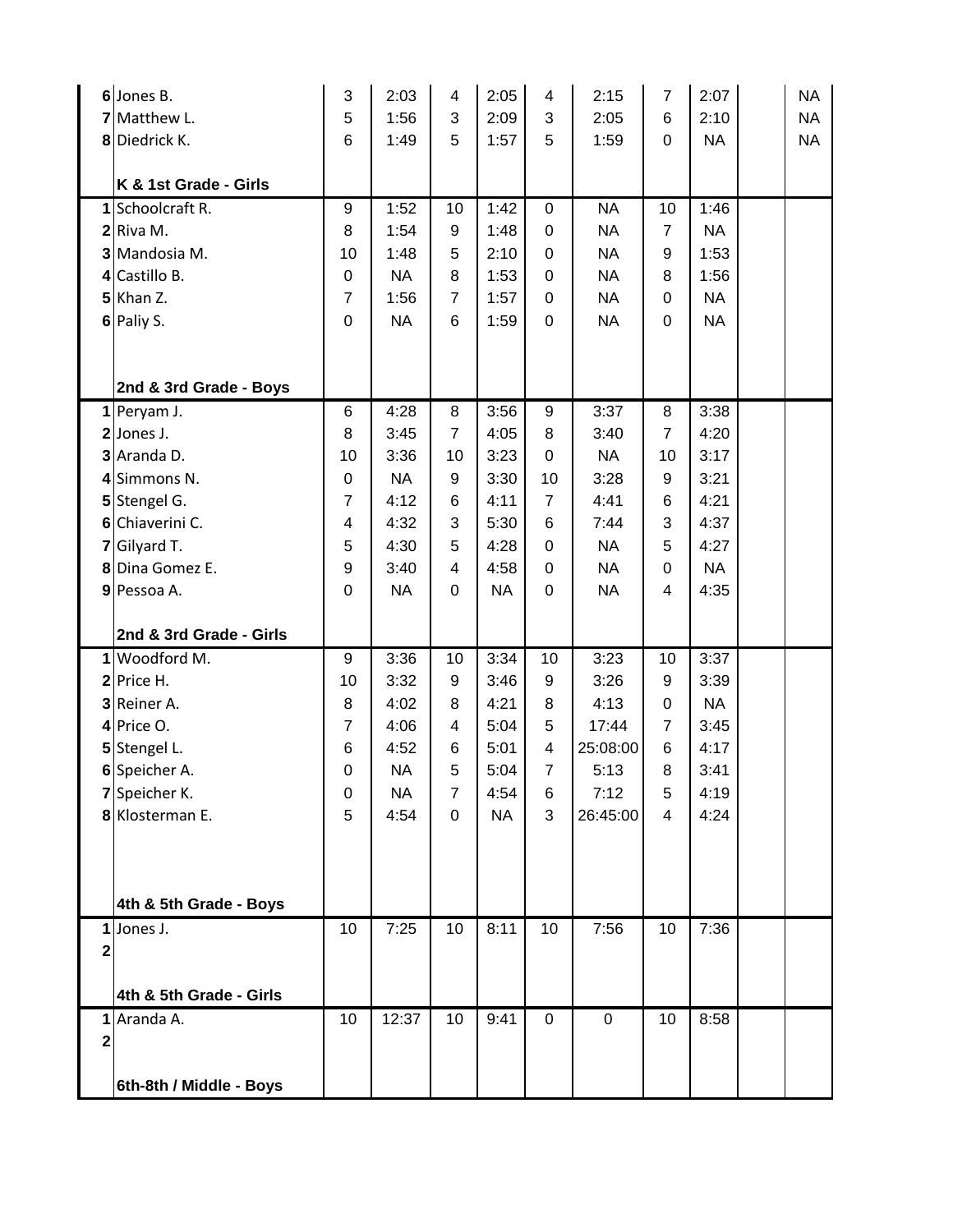| Total<br>Points                                                |  |
|----------------------------------------------------------------|--|
|                                                                |  |
| $\overline{34}$<br>32<br>28<br>24<br>23<br>15<br>14<br>12<br>4 |  |
| 29<br>26<br>16<br>16                                           |  |
| 38<br>29<br>25<br>22<br>C                                      |  |
| $\overline{34}$<br>31<br>29<br>28<br>25<br>6                   |  |
| 38<br>32<br>28<br>24<br>23                                     |  |